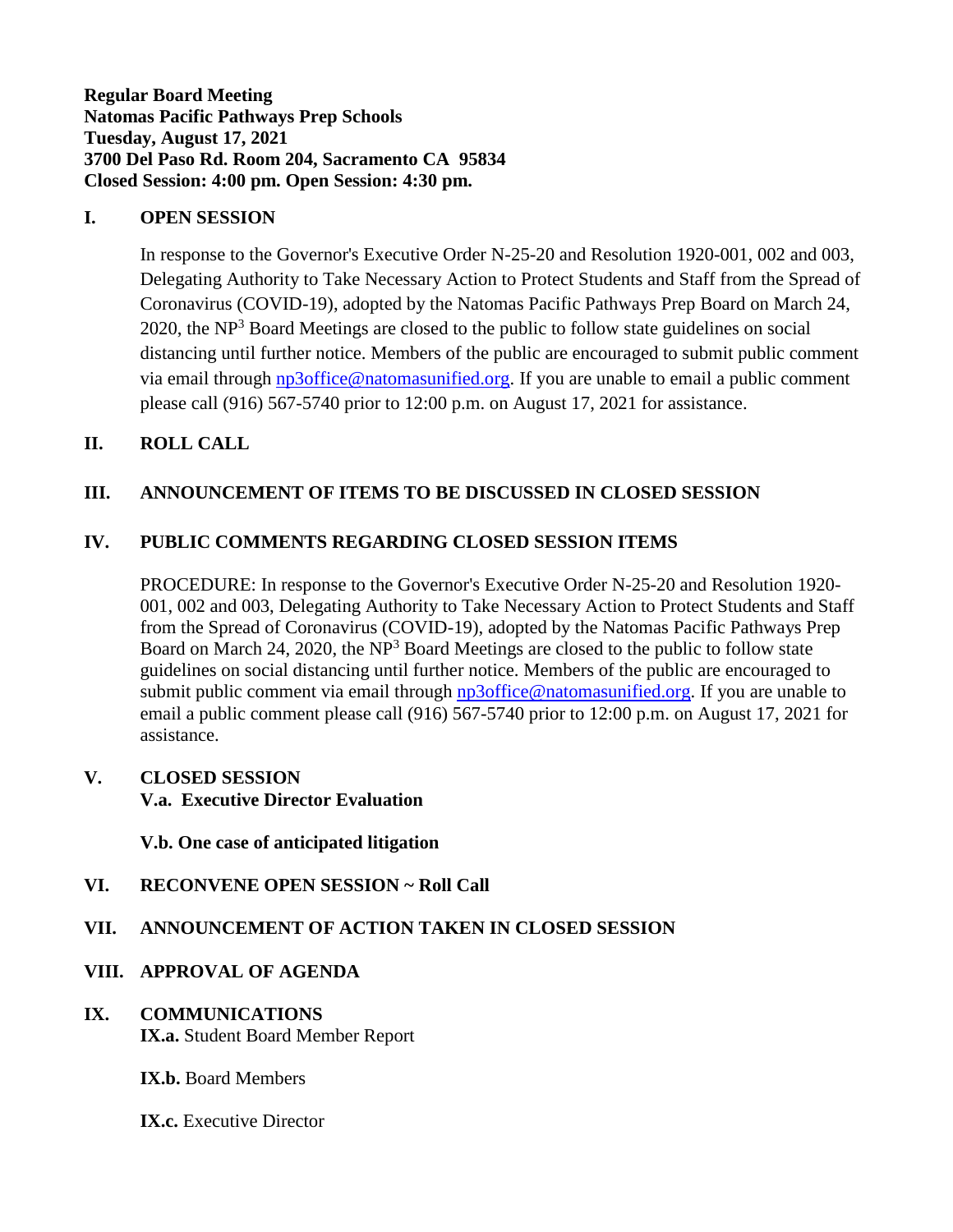## **X. PUBLIC COMMENTS**

**PUBLIC COMMENT PROCEDURE Regarding Items on the Agenda**: In response to the Governor's Executive Order N-25-20 and Resolution 1920-001, 002 and 003, Delegating Authority to Take Necessary Action to Protect Students and Staff from the Spread of Coronavirus (COVID-19), adopted by the Natomas Pacific Pathways Prep Board on March 24, 2020, the  $NP<sup>3</sup>$  Board Meetings are closed to the public to follow state guidelines on social distancing until further notice. Members of the public are encouraged to submit public comment via email through [np3office@natomasunified.org.](mailto:np3office@natomasunified.org) If you are unable to email a public comment please call (916) 567-5740 prior to 12:00 p.m. on, August 17, 2021 for assistance.

## **XI. CONSENT ITEMS**

### **XI.a. Approve the June 8, 2021 Regular Board Meeting Minutes**

## **XI.b. Personnel**

- **Resignations -** Natalie Edwards - Elementary Teacher, 1.0 FTE
- **New Hires -**

Emmnuel (Manny) Berjarano – Middle School P.E. Teacher, 1.0 FTE Jesse Burns – Elementary Kindergarten Teacher, 1.0 FTE Cynthia Lopez – Elementary IA, 6 hours Tanya Tuddle – Elementary IA, 6 hours

## **XII. PRESENTATION**

#### **XII.a. Principal's Report**

**Recommended Motion:** The Board is asked to receive the NP<sup>3</sup> Principal's Report as submitted.

#### **XII.b**. **2020 - 21 Enrollment Update**

**Speaker:** Sharon Maccini, Deputy Director

**Recommended Motion:** The Board is asked to receive a presentation regarding 2021 - 22 enrollment projections and current 2020 - 21 enrollment.

#### **XII.c. Elementary Construction Progress Report**

**Speaker:** Tom Rutten

**Recommended Motion:** The Board is asked to receive information regarding new construction for the Elementary campus at the Del Paso Rd. site.

## **XII.d. NP<sup>3</sup> Actions in Response to COVID – 19**

**Speaker:** Tom Rutten

**Recommended Motion:** The Board is asked to receive information regarding NP<sup>3</sup> actions in response to the on-going COVID – 19 pandemic.